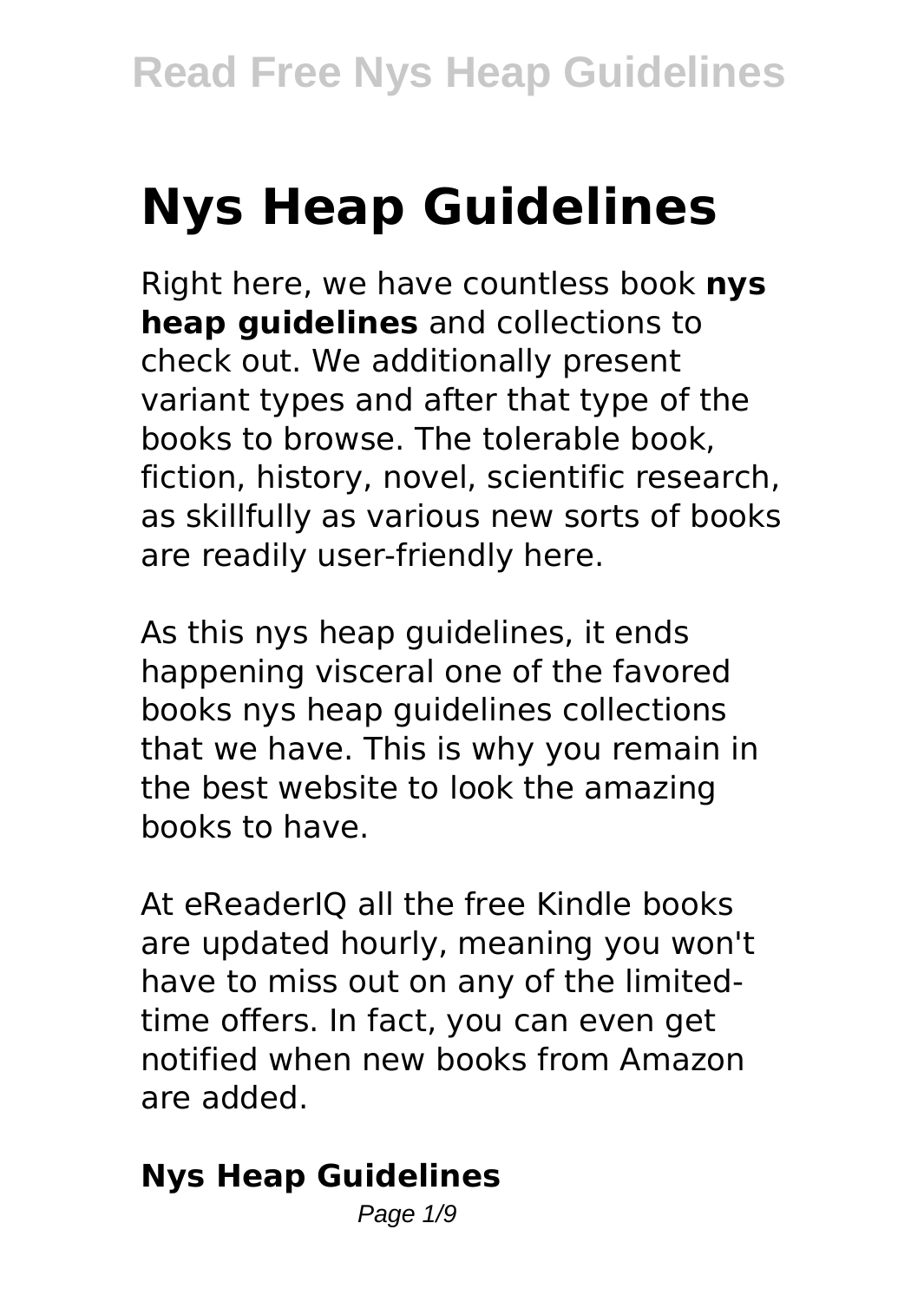The Home Energy Assistance Program (HEAP) helps low-income people pay the cost of heating their homes. If you are eligible, you may receive one regular HEAP benefit per program year and could also be eligible for emergency HEAP benefits if you are in danger of running out of fuel or having your utility service shut off.

# **Home Energy Assistance Program (HEAP) | OTDA**

You can apply for cooling assistance to buy and install an air conditioner or a fan for your home. Your household is allowed one or the other, and the price cannot be more than \$800 with installation. Like HEAP funding, cooling assistance funds are limited and are distributed on a first-come-first-served basis.

# **Apply for Heating and Cooling Assistance (HEAP)**

Individuals must be a U.S. citizen or a qualified alien to apply. HEAP money is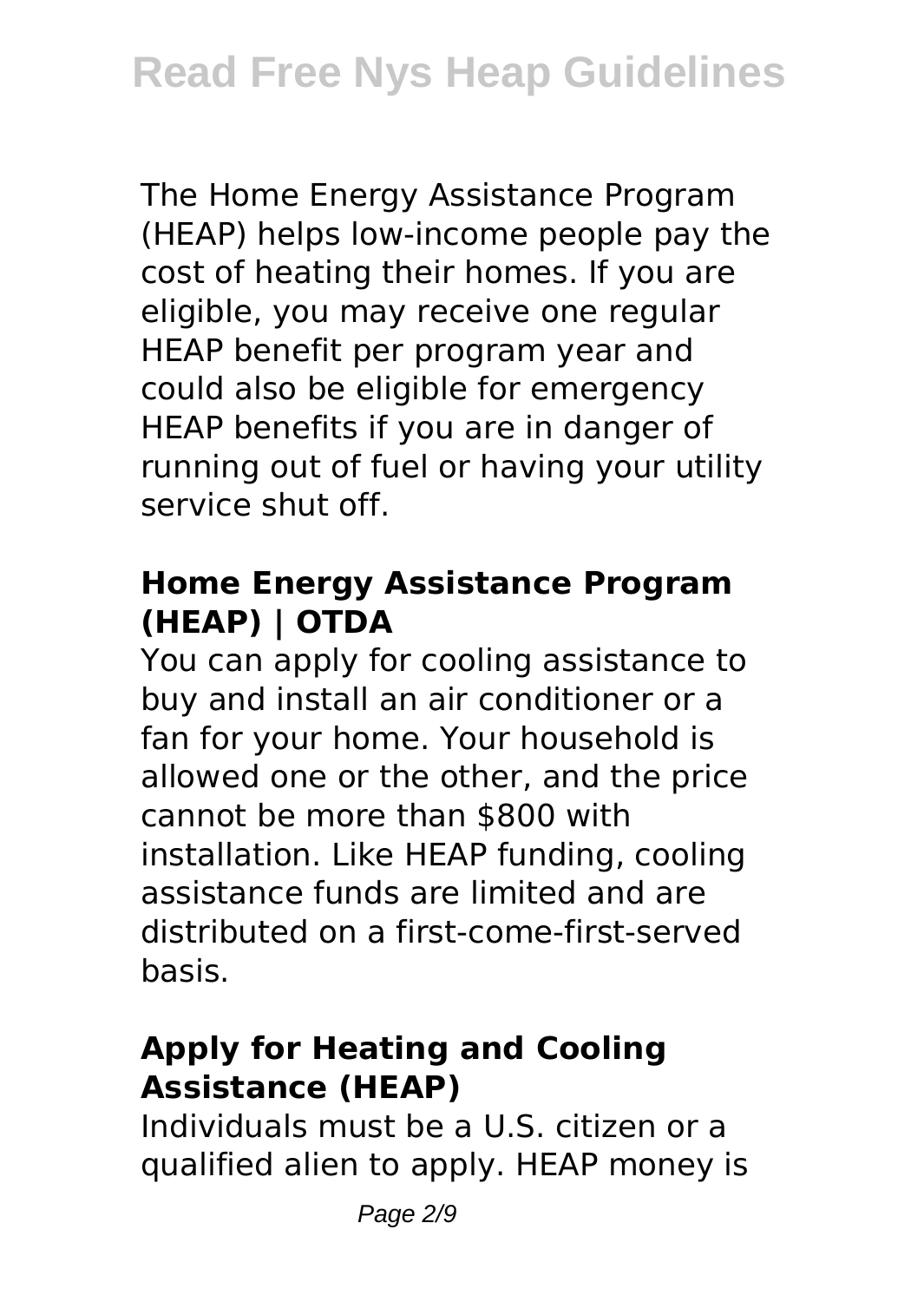limited. The HEAP year generally begins in November and closes when the program funding is exhausted, which can be as early as mid-March. Regular HEAP. There are no resource eligibility criteria for Regular HEAP. Regular benefit amounts range from \$20 to \$500.

#### **Home Energy Assistance Program - HEAP - nyconnects.ny.gov**

The HEAP income limits are published on the New York Office of Temporary and Disability Assistance website. Households are only eligible if the income falls below the specified limits based on the household size. For example, 2014-2015 guidelines limit a family of three to a monthly gross income of \$3,544. A family of four can't exceed \$4,219 a month.

#### **HEAP Income Guidelines in New York State | Sapling**

Applicants are only eligible for a Cooling Assistance benefit once every five years.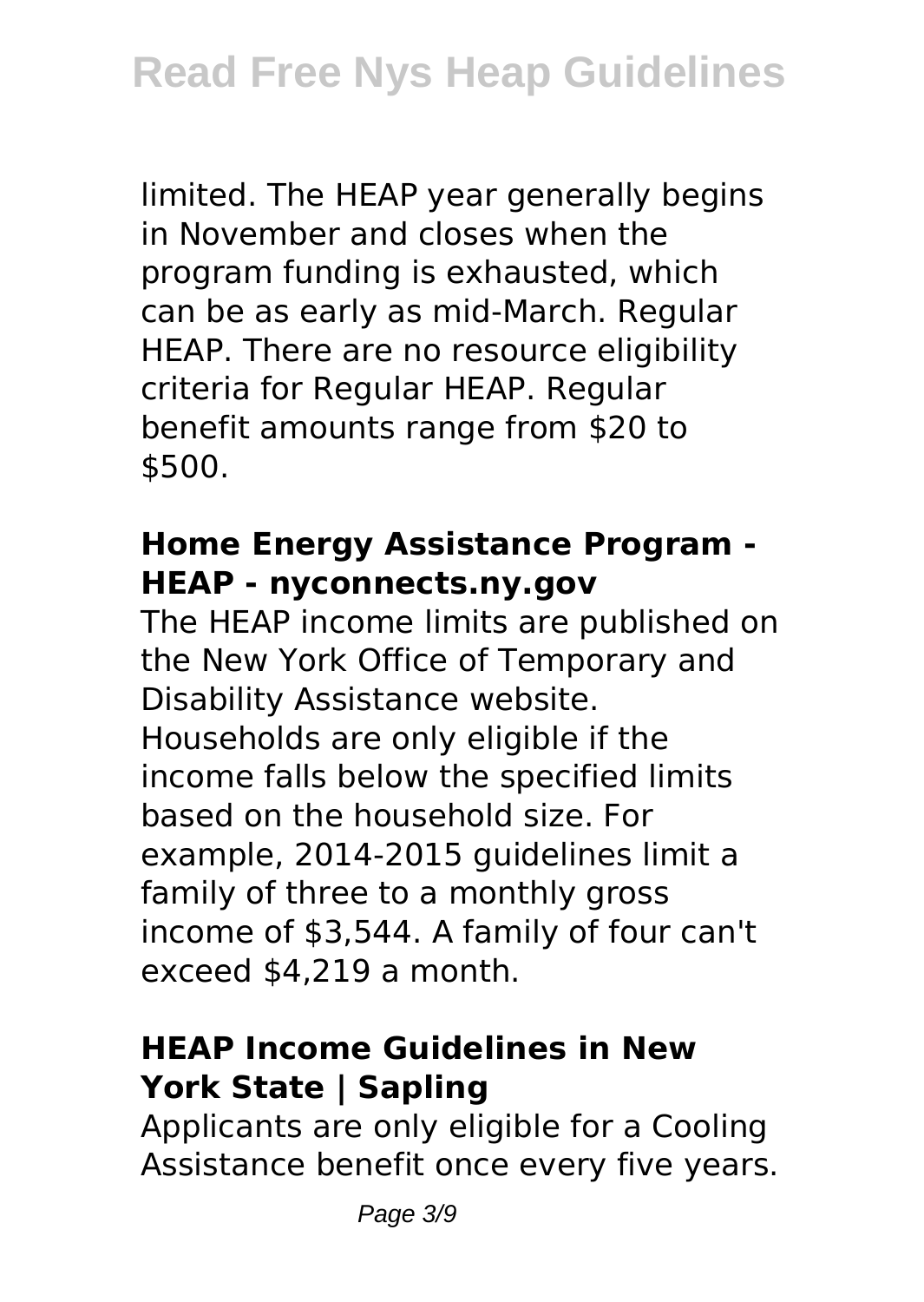New York State (NYS) does not provide a cash cooling benefit. NYS only provides an air conditioner or fan if medically necessary. NYS will not authorize a HEAP payment of more than \$800 for a single air conditioner/fan.

#### **Draft 2020-2021 Home Energy Assistance Program State Plan**

Update: ALL HEAP offices are temporary closed and all in person HEAP interviews will be temporarily suspended until further notice.Required interviews for any HEAP benefit component may be completed with applicants by telephone 212-331-3126.. The application period for the regular and emergency HEAP benefit is extended through August 31, 2020 or until the funds allocated to these components ...

#### **Home Energy Assistance Program (HEAP) – ACCESS NYC**

OTDA Home Laws & Policies HEAP State Plans. HEAP State Plans. Draft 2020-2021 HEAP State Plan; HEAP Plan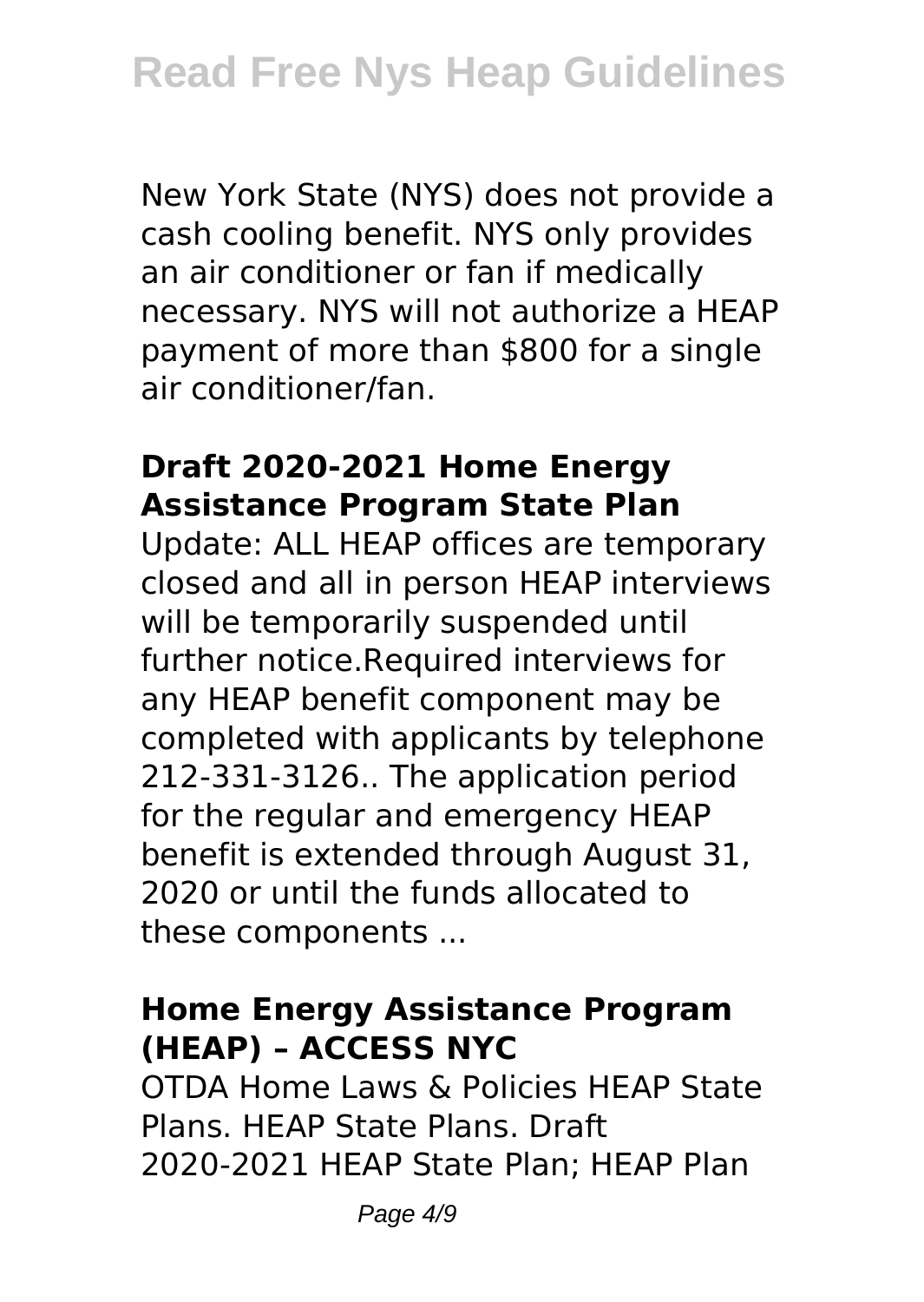2019-2020; HEAP Plan 2018-2019; HEAP Plan 2017-2018; HEAP Plan 2016-2017; HEAP Plan 2015-2016; HEAP Plan 2014-2015; HEAP Plan 2013-2014. HEAP Plan 2013-2014 Amendment; HEAP Plan 2012-2013; HEAP Plan 2011-2012; This page contains links to PDF ...

# **HEAP State Plans | OTDA**

HEAP (Home Energy Assistance Program) The Home Energy Assistance Program (HEAP) is a federally funded program, which is administered by New York State to assist low-income families with their energy needs. Multiple components are available to apply for heating assistance or services while the funding is available.

#### **HEAP (Home Energy Assistance Program)**

Regular HEAP is a benefit designed to decrease a household's energy cost. The benefit is structured for the household's income, primary source of heat, energy costs and family size. Those applying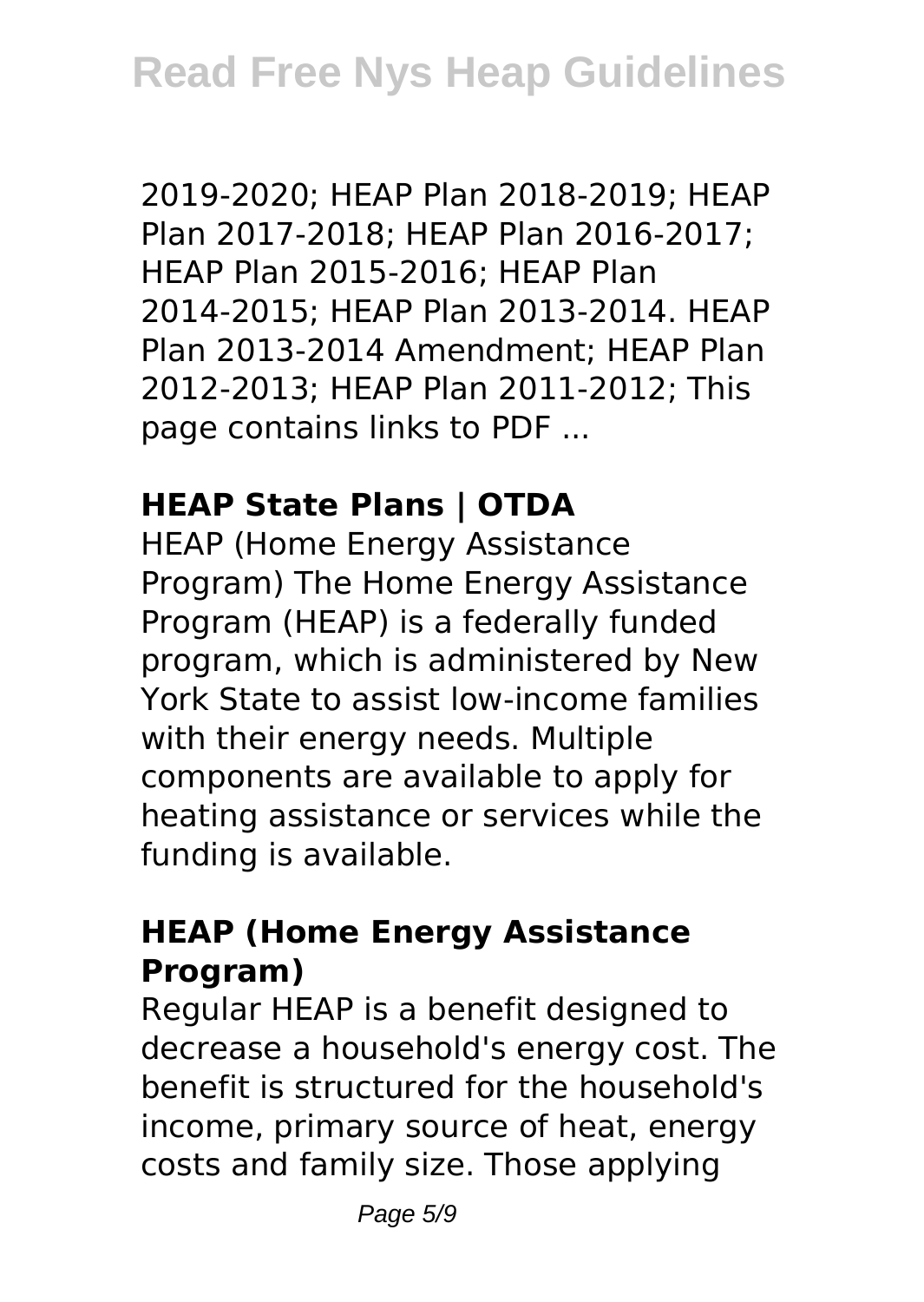must be/have: ID for household members. Proof of residency and vendor relationship.

# **Regular Benefits | HEAP (Home Energy Assistance Program)**

Address: New York State Office for the Aging 2 Empire State Plaza Albany, New York 12223-1251 Telephone: 1-800-342-9871 Language Assistance

# **Home Energy Assistance Program (HEAP) - Government of New York**

Qualifications for HEAP cooling assistance include: Your household received a HEAP benefit during the current HEAP program year OR. You are currently receiving Temporary Assistance (TA) or Supplemental Nutrition Assistance Program (SNAP). Household member must have a medical condition that is exacerbated by heat.

# **Energy Assistance - HRA - New York**

HEAP Eligibility. Eligibility for HEAP depends on household size, residency,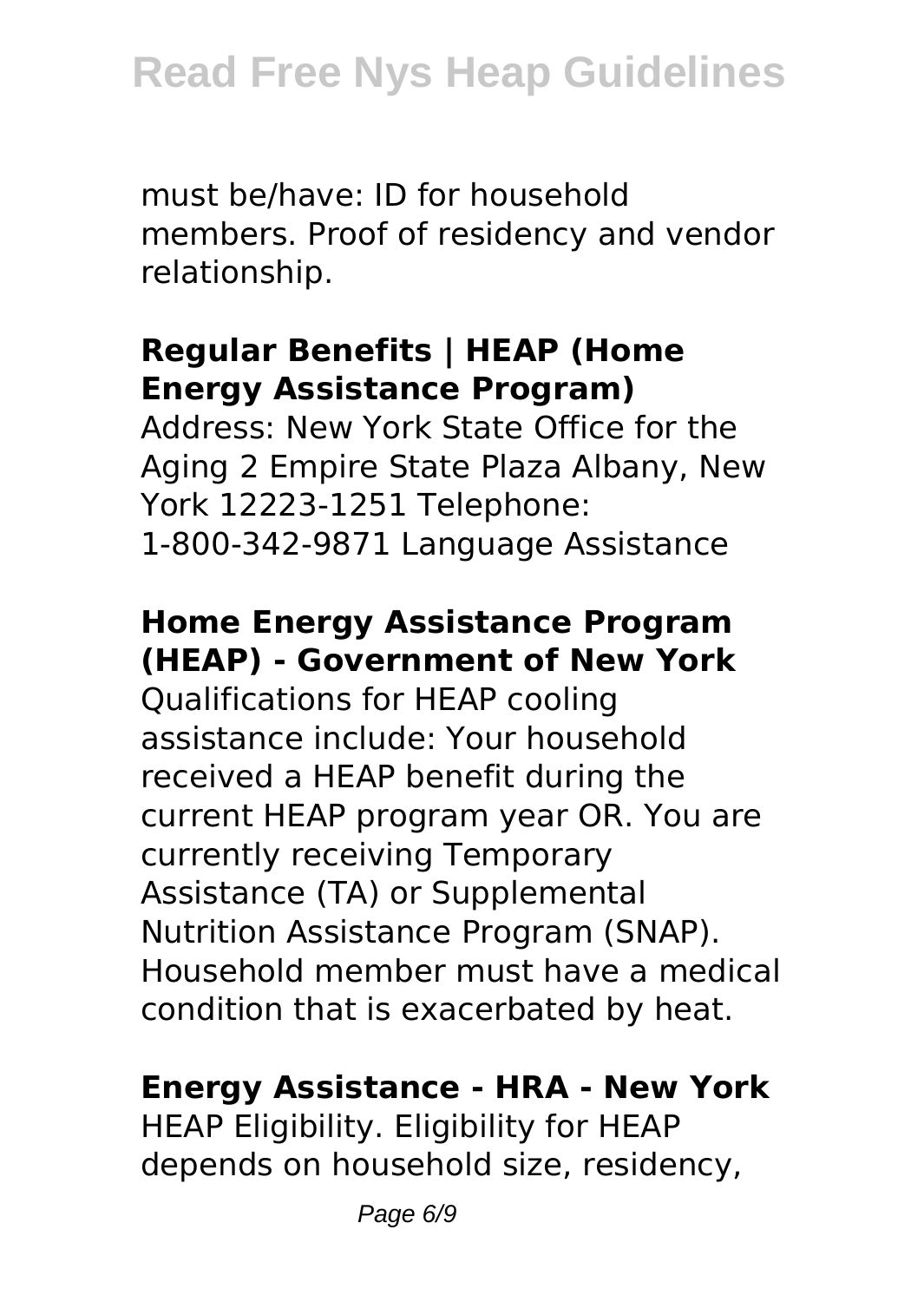immigration status, and income levels. If you meet the income criteria for other public benefits, like CA or SNAP, you will automatically be processed for HEAP and receive an automatic payment.

#### **Home Energy Assistance Program (HEAP) - New York City Bar ...**

If you are eligible, you may receive one regular HEAP benefit per program year to help you pay for heating your home. Eligibility and benefits are based on: income, household size, the primary heating source, and. the presence of a household member who is under age 6, age 60 or older or permanently disabled.

#### **The Home Energy Assistance Program (HEAP) Overview**

HEAP benefits can assist with the following emergencies: • You are out of fuel or have less than  $\frac{1}{4}$  tank of oil. kerosene or propane, or less than a ten (10) day supply of other deliverable heating fuel. • Your natural gas or electric heat has been shut off or is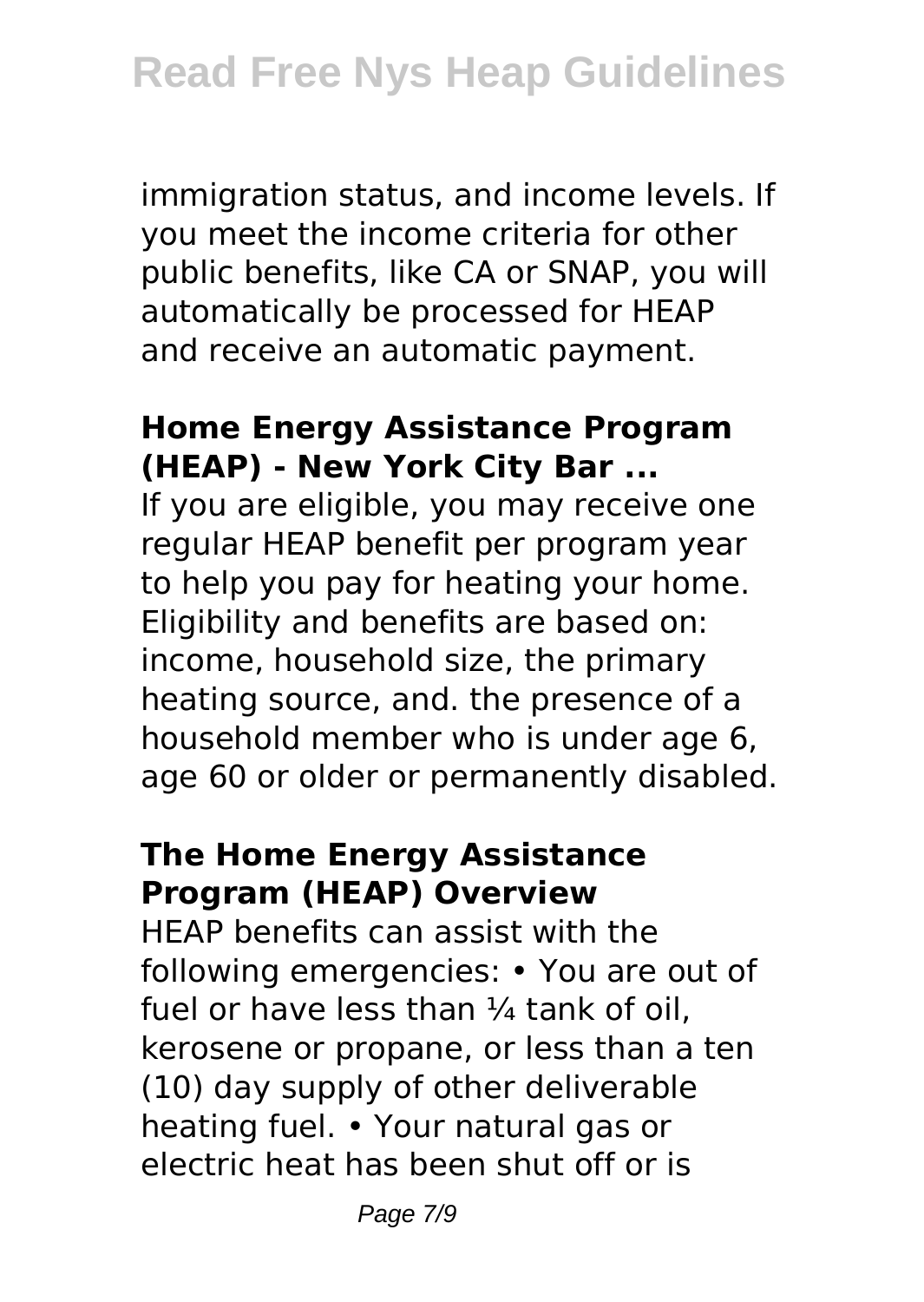scheduled to be shut off.

# **HOME ENERGY ASSISTANCE PROGRAM APPLICATION - New York**

Meet income requirements for HEAP. Have at least one household member with a documented medical condition that is exacerbated by extreme heat. Not have a working air conditioner newer than five years old, as determined by the vendor. Not have received a HEAP-funded air conditioner within the past 5 years.

# **Home Energy Assistance Program HEAP - Chemung County, New York**

The HEAP program also authorizes furnace repairs/replacements and clean and tunes. During the summer months, HEAP runs the cooling program to assist households with air conditioners. These households must be HEAP eligible and contain an individual with a medicallyverified condition that is worsened by the heat.